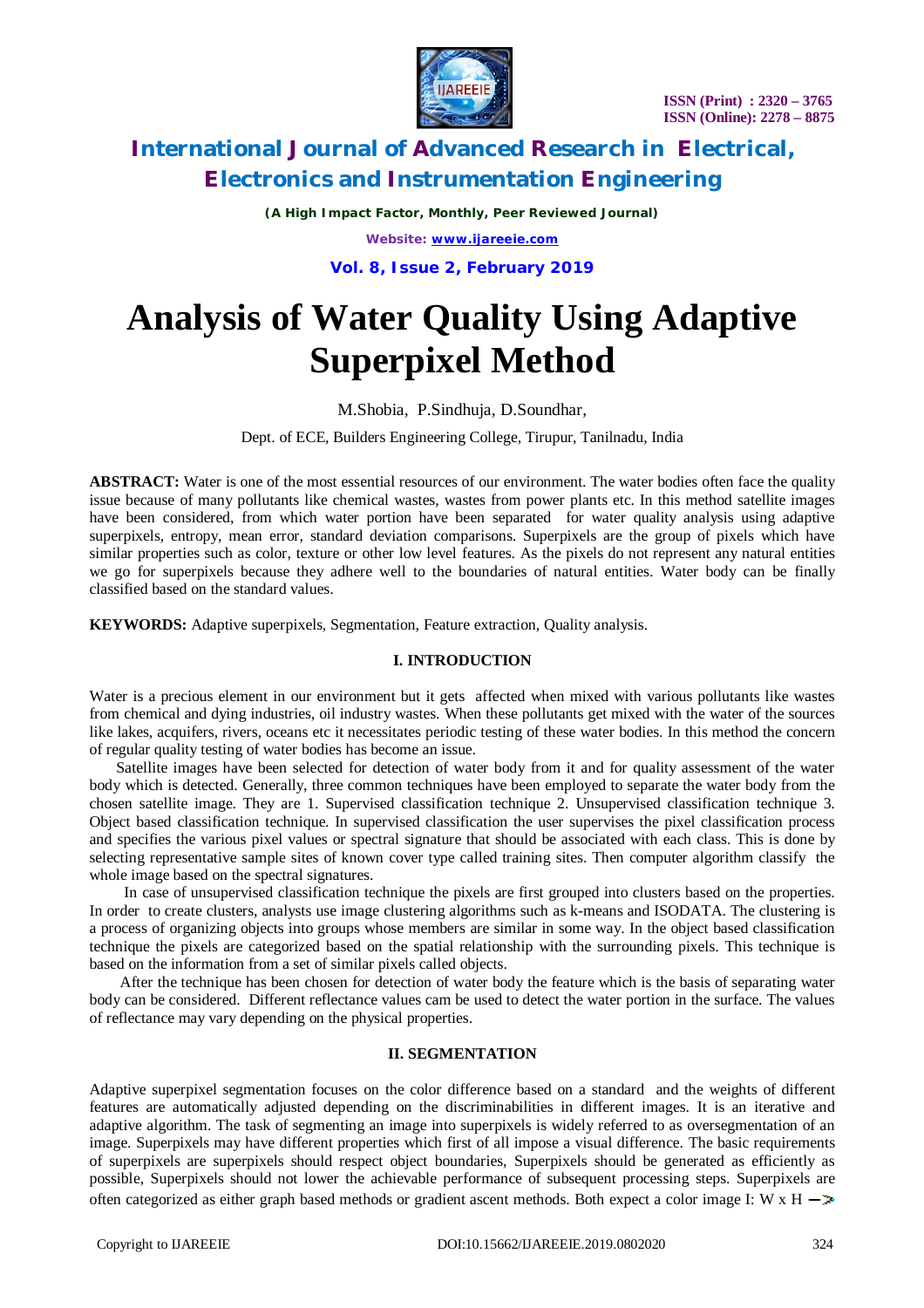

*(A High Impact Factor, Monthly, Peer Reviewed Journal)*

*Website: [www.ijareeie.com](http://www.ijareeie.com)*

### **Vol. 8, Issue 2, February 2019**

 $R^3$ , W x H= {1,...,W}, with width W, height H and N=WH pixels to be given and aim to generate a superpixel segmentation,

 $S = \{S_1, \ldots, S_k\}$ 

For this superpixel segmentation to be valid we demand the superpixels  $S_i$  to represent connected components. Additionally, we enforce the superpixels to be disjoint and resemble the whole image.

 Adaptive superpixel method is based on a linear iterative algorithm which can be categorized as a gradient ascent method growing superpixel from initial superpixel centers using color similarity and spatial proximity and the pixels clustering is done in the direction where the change of gradient occurs quickly in each direction. It performs a local clustering where the search space is restricted to a local neighborhood around its center. The approach is easily implemented and adapted to custom needs as the weights are set automatically it is not a too much time consuming process.

#### **III. FEATURES AND DISTANCE MEASURE**

We propose a method which represents each pixel in the CIELCH where, L indicates lightness, C indicates Chroma and H indicates Hue respectively. While converting the color space from CIELAB to CIELCH vector the lightness will remain unchanged while chroma and hue represents the polar coordinates. The color difference  $d_c$  is calculated by,

$$
\mathrm{d}_{\mathrm{c}}\text{=}\sqrt{\big(\frac{\Delta l}{k_l s_l}\big)^2\text{+}\big(\frac{\Delta c}{k_l s_l}\big)^2\text{+}\big(\frac{\Delta h}{k_h s_h}\big)^2}
$$

where  $\Delta \ell$ ,  $\Delta \tau$  and  $\Delta \ell$  represent the differences of lightness, chroma and hue between two pixels whereas,  $k_L s_l$ ,  $k_c$  and  $k_a$  are constants while  $\mathcal{S}_a$  and  $\mathcal{S}_b$  can be computed regarding the compared pixel values.

Spatial distance  $d<sub>s</sub>$  is calculated by using the distance which is measured between the pixel coordinates known as Euclidean distance.

d(p,q) = d(q,p) = 
$$
\sqrt{(q_1 - p_1)^2 + (q_2 - p_2)^2 + \cdots + (q_n - p_n)^2}
$$
  
=  $\sqrt{\sum_{i=1}^{n} (q_i - p_i)^2}$ . (1)

Image gradient which is used to measure the directional intensity changes in a given image and the magnitude of which is calculated by means of square root of the sum of squared directional changes of intensity. In this method we denote the magnitude of the gradient by g and calculate it in the lightness domain as the human eye is very sensitive to the light and the

difference in gradient is denoted as  $d_{g}$ .

 Weber local descriptor is used to extract the local features of the image. The feature is calculated as a ratio comprises of two terms which are the difference in light intensity of the current pixel with the surrounding pixels and the lightness of the current pixel. The texture difference is denoted as  $d<sub>u</sub>$ . By comining all the features (color, gradient, texture, contour and spatial) the pixels can be represented and the distance between the pixels can be measured by,

$$
D = \sqrt{w_c(d_c)^2 + w_s(d_s)^2 + w_g(d_g)^2 + w_u(d_u)^2}
$$

Where  $w_c$ ,  $w_g$  and  $w_u$  are the corresponding weights for  $d_c$ ,  $d_s$ ,  $d_g$  and  $d_u$  respectively.

 The discriminabilities of different features are compared and then the measure has been applied to adapt the feature weights automatically. The main principle of weighing the feature is to assign larger weight to a feature with smaller sum and assign a smaller weight to a feature with a larger sum within the cluster distances. The weights of all the features are initialized equally at first and then in each iteration the discriminability of each feature is measured.

#### **IV. METHODOLOGY**

**A. Data collection:** Image data has been collected from a website which consists of satellite images. Many test images have been selected for satisfactory results. These images have been taken based on the presence of water body.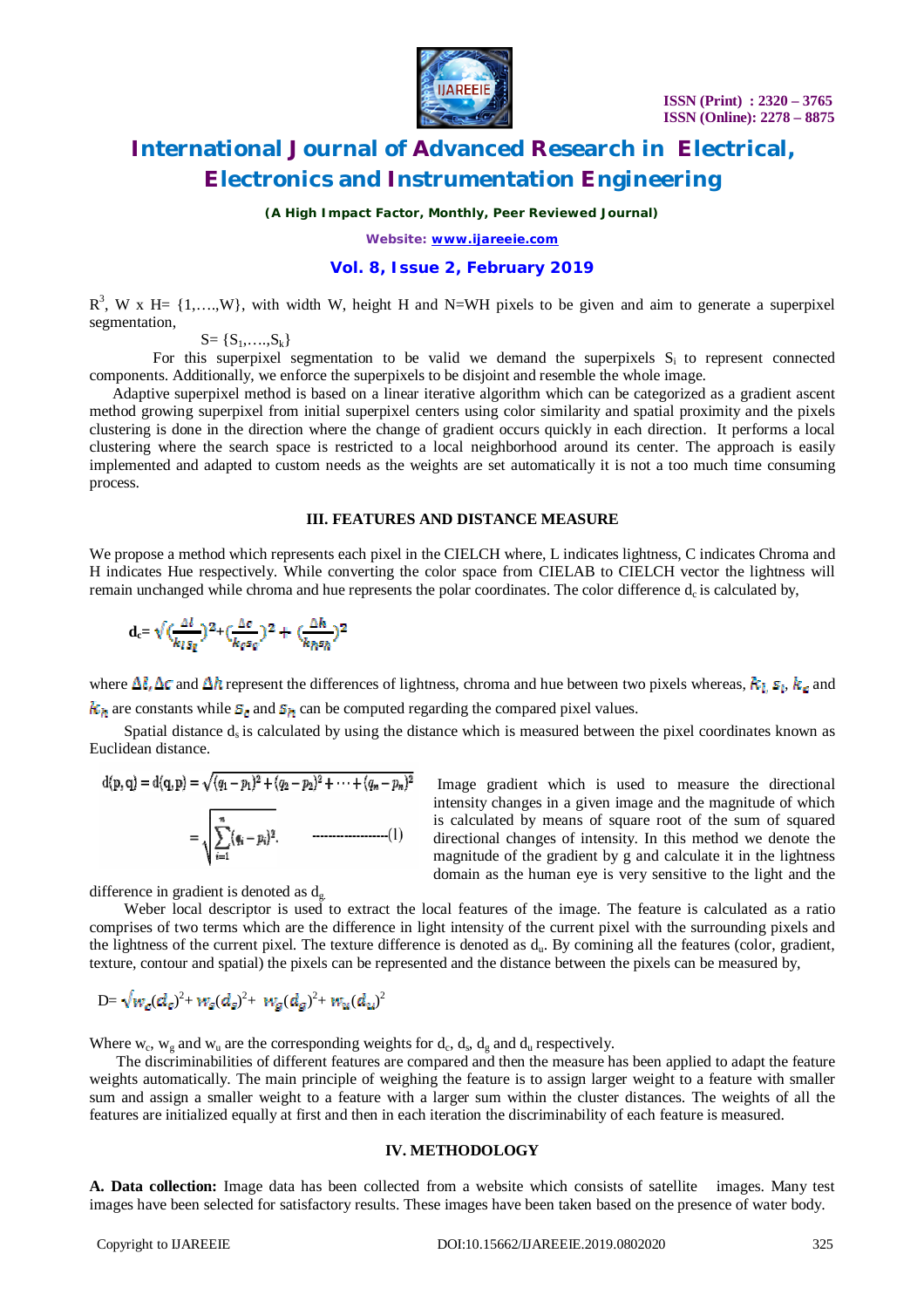**ISSN (Print) : 2320 – 3765 ISSN (Online): 2278 – 8875**



### **International Journal of Advanced Research in Electrical, Electronics and Instrumentation Engineering**

*(A High Impact Factor, Monthly, Peer Reviewed Journal) Website: [www.ijareeie.com](http://www.ijareeie.com)* **Vol. 8, Issue 2, February 2019**



**B. Method:** The methodology of this work comprises of following steps.

i) PREPROCESSING: The given test image is preprocessed in order to sharpen the image features such as edges, boundaries etc. The aim of preprocessing is an improvement of the image data that suppresses unwanted distortions or enhances some image features that are important for further processing.

ii) SEGMENTATION: It is a process of partitioning an image into multiple segments. The main goal of segmentation is to simplify and change the representation of an image into something that is more meaningful and easier to analyze. In this work the water portion is segmented from the given image on the basis of thresholding.



iii) FEATURE EXTRACTION: Feature extraction techniques are applied to get features that will be useful in classifying and recognition of images. The main goal of feature extraction is to obtain the most relevant information from the original data and represent that information in a lower dimensionality space. Transforming the input data into the set of features is called feature extraction. Principle component analysis is used for feature extraction. The idea behind principle component analysis is to reduce the dimensionality of a data set consisting of many variables correlated with each other either heavily or lightly, while retaining the variation present in the dataset upto the maximum extent. In this work mean, entropy, standard deviation and maximum pixel value has been extracted from the given image.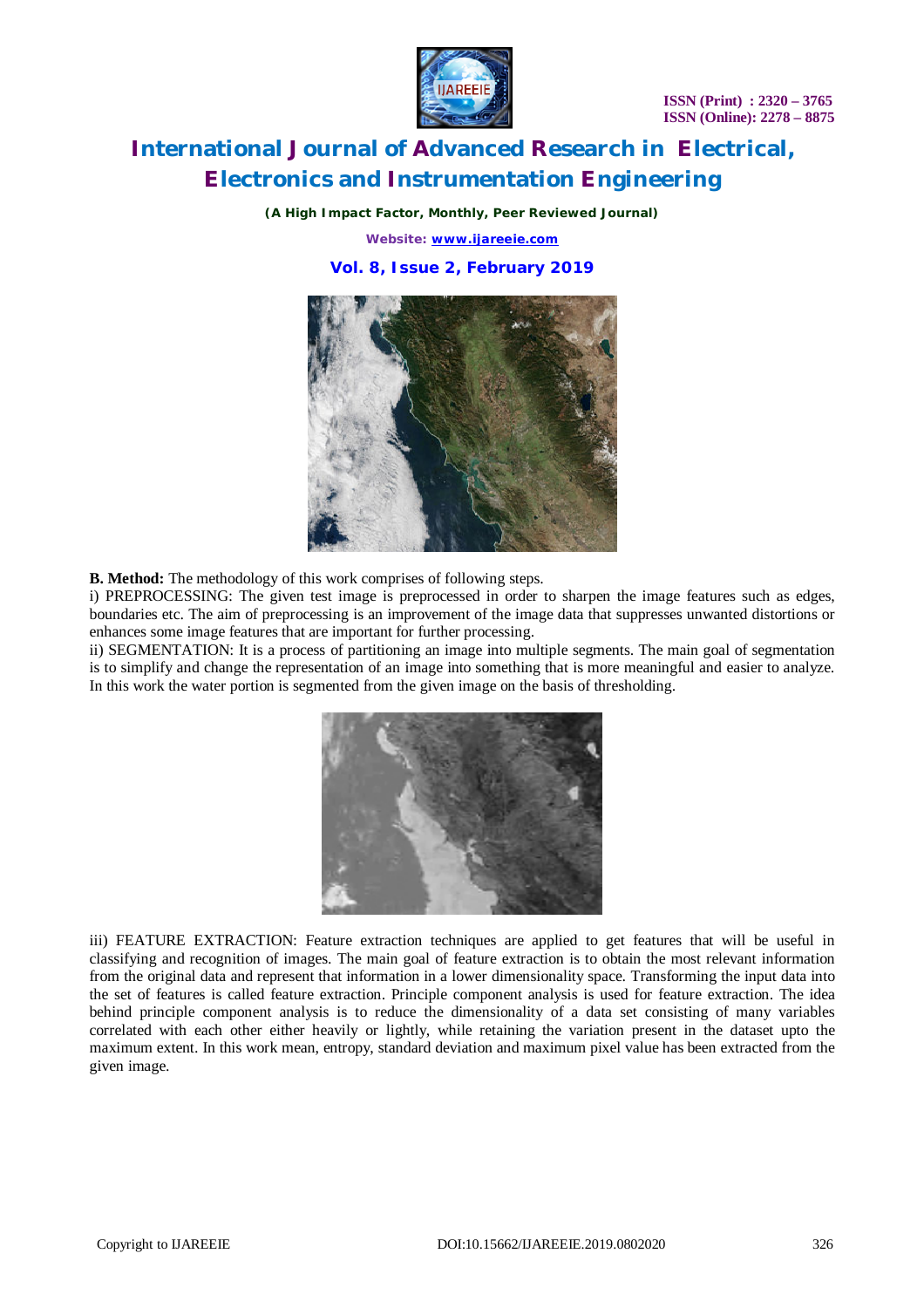

### *(A High Impact Factor, Monthly, Peer Reviewed Journal)*

*Website: [www.ijareeie.com](http://www.ijareeie.com)*

### **Vol. 8, Issue 2, February 2019**



### iv) CLASSIFICATION: The classification

of the image is based on the Decision tree algorithm. It belongs to the family of supervised learning algorithm. Unlike other supervised learning algorithms, decision tree algorithm creates a training model which can use to predict a class or value of target variables by learning decision rules inferred from prior data (training data). The decision tree algorithm tries to solve the problem by using tree representation where each internal node of the tree corresponds to an attribute and each leaf node corresponds to a class label. The best attribute of the dataset is placed at the root of the tree. The training set is split into subsets. Subsets should be made in such a way that each subset contains data with the same value for an attribute. These steps are repeated until the leaf node is found in all the branches of the tree. In this algorithm for predicting a class label for a record we start from the root of the tree. Then the values of the root attribute is compared with the record's attribute. On the basis of comparison we follow the branch corresponding to that value and jump to the next node. We continue comparing our record's attribute values with other internal nodes of the tree until we reach a leaf node with predicted class value. In this work our input image is finally classified based on the degree of affected portion in the image.

| Affected part in % | Quality of water |
|--------------------|------------------|
| Below 15           | Normal           |
| 15 to 25           |                  |
| 25 to 30           | В                |
| 30 to 35           | ⌒                |
| 35 to 40           |                  |
| Above 40           | F                |

From the above table we can decide that if the affected portion in the given image is within the specified range the image is classified as excellent, better, good, bad and poor.

#### **V. RESULT AND DISCUSSION**

From the methodology and the table shown, it can be concluded that if there is some percentage of water body in the test images any type of water body can be qualified. If we want to test the water quality of an area the only thing we need to check at first is the amount of water portion to segment and the features are extracted to compare it with the standard database. This method estimate the number of impurity objects present in the water after segmentation which are pseudo labeled.

#### **VI. CONCLUSION AND FUTURE WORK**

An easy way has been presented here to measure water quality of different water bodies. Mainly adaptive super pixel clustering algorithm has been applied to a satellite image to separate its water body from other features. Then